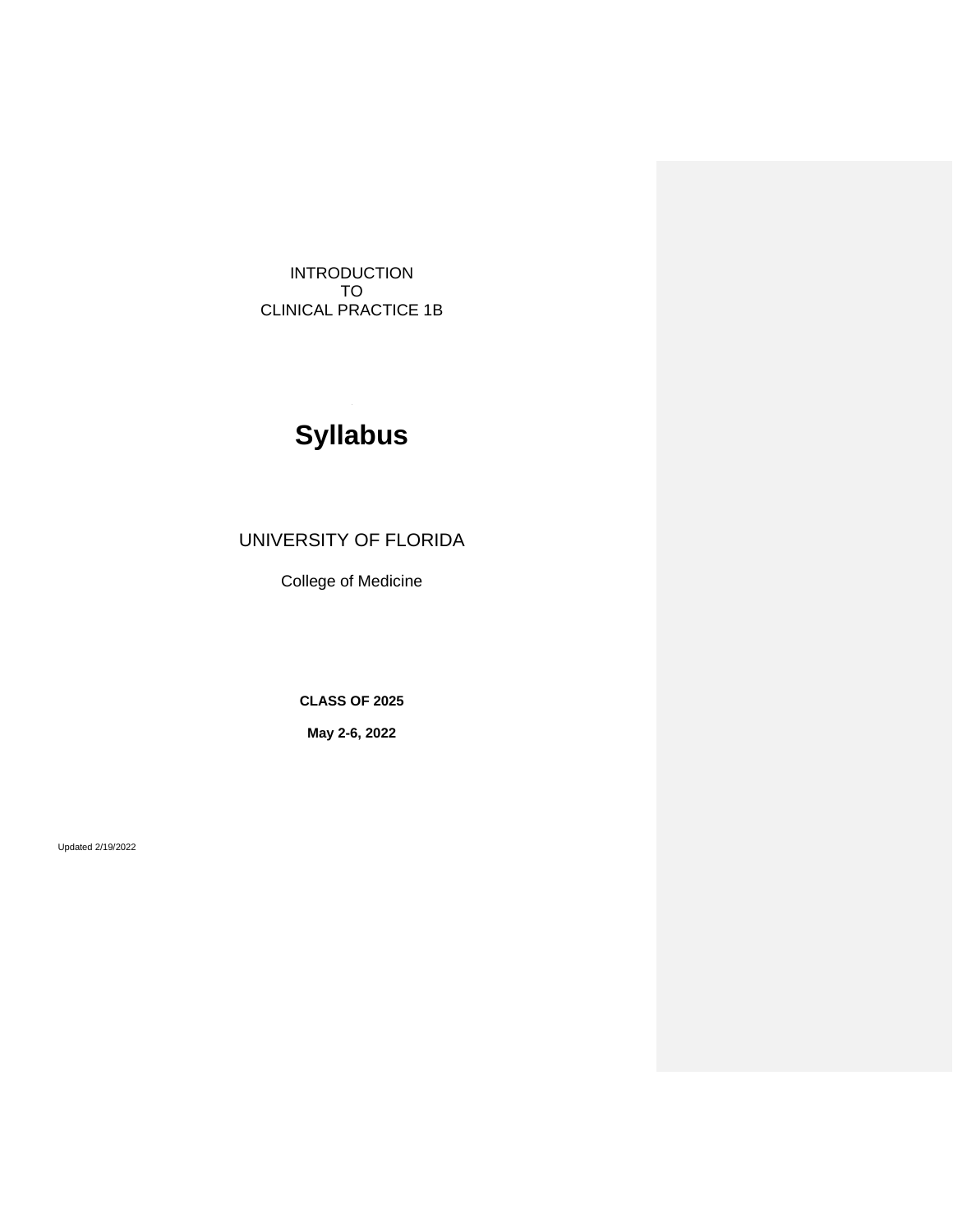# **Course Guide<br>Table of Contents**

| L    |                                                             | 3                                              |                       |  |
|------|-------------------------------------------------------------|------------------------------------------------|-----------------------|--|
|      | A.                                                          |                                                |                       |  |
|      | <b>B.</b>                                                   |                                                | 3                     |  |
|      | C.                                                          |                                                |                       |  |
|      | D.                                                          |                                                | 4                     |  |
|      | Е.                                                          |                                                | 4                     |  |
|      | F.                                                          |                                                | 4                     |  |
|      | G.                                                          |                                                | 5<br>5<br>5<br>5<br>5 |  |
|      | Н.                                                          | EVALUATION OF STUDENT PROGRESS AND PERFORMANCE | 6                     |  |
|      | L.                                                          |                                                | 6                     |  |
|      | J.                                                          |                                                | 8                     |  |
|      | K.                                                          | PRECEPTOR TIPS FOR A SUCCESSFUL COLLABORATIVE  | 8                     |  |
| Ⅱ.   |                                                             |                                                | 11                    |  |
|      |                                                             |                                                | 11                    |  |
| III. | 12                                                          |                                                |                       |  |
| IV.  | ATTENDANCE POLICY FOR REQUIRED EDUCATIONAL ACTIVITIES<br>12 |                                                |                       |  |
| V.   | 13                                                          |                                                |                       |  |
| VI.  | 13                                                          |                                                |                       |  |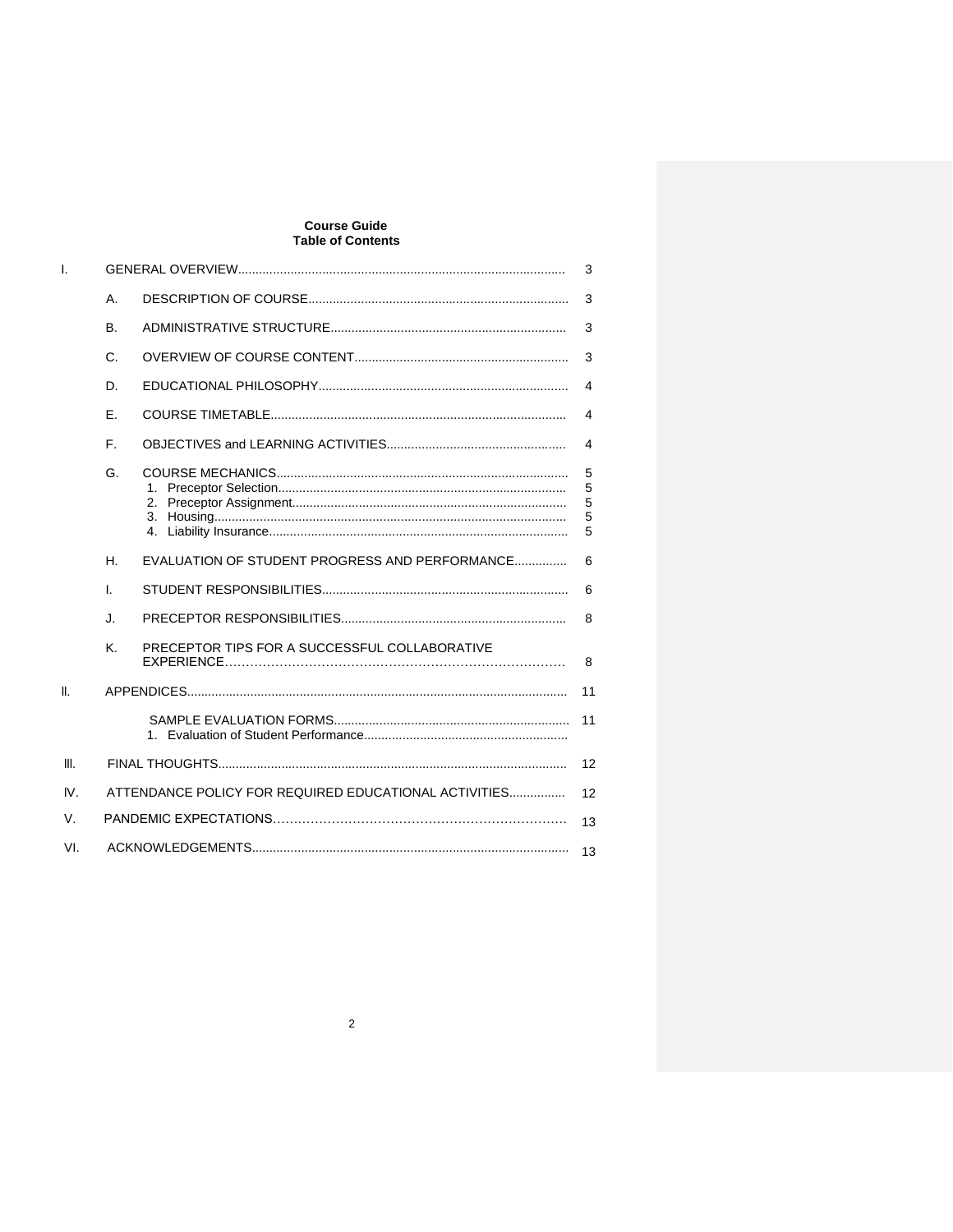#### **I. GENERAL OVERVIEW**

# 9B**A. DESCRIPTION OF COURSE**

 Introduction to Clinical Practice 1B is a one-week clinical immersion course that takes place during the spring semester of first year. As part of the integrated curriculum, this course is designed to give students the opportunity to further develop the clinical skills they are learning. The primary instructional activity of the preceptorship is the students clinical experience working directly with a primary care or specialist physician.

# **B. ADMINISTRATIVE STRUCTURE**

| <b>Course Director:</b>                             | Diane M. Howell, MD<br><b>Assistant Professor</b><br>Department of Pediatrics<br>diane.howell@peds.ufl.edu                                                                                                                                                  |                                                            |              |  |
|-----------------------------------------------------|-------------------------------------------------------------------------------------------------------------------------------------------------------------------------------------------------------------------------------------------------------------|------------------------------------------------------------|--------------|--|
| <b>Associate Director:</b>                          | Daniel A. Rubin<br>Associate Professor<br>Community Health & Family Medicine<br>rubind@ufl.edu                                                                                                                                                              |                                                            |              |  |
| <b>Teaching Faculty:</b>                            | Over 130 physicians act as preceptors for this course. Most preceptors are part of<br>the UFHealth Gainesville, VA and UFHealth Jacksonville sites. Some additional<br>preceptors are located in the Gainesville community and the student's home<br>towns. |                                                            |              |  |
| Program<br>Coordinator:                             | Kathleen Freeman<br>Communicore, CG-37A<br>preceptorship@health.ufl.edu                                                                                                                                                                                     | Office Phone: (352) 273-8580<br>Office Fax: (352) 273-7899 |              |  |
| Contact for                                         |                                                                                                                                                                                                                                                             |                                                            |              |  |
| <b>Agreement Info:</b>                              | Kathy L. Green<br>HMEB Suite 445<br>kathylgreen@ufl.edu                                                                                                                                                                                                     | Office Phone: (352) 294-4982<br>Office Fax: (352) 273-7899 | $\mathbf{C}$ |  |
| <b>Contact for VA</b><br><b>Credentialing Info:</b> | <b>Wendi Miller</b><br>Communicore, CG-37<br>wdecker@ufl.edu                                                                                                                                                                                                | <b>Office Phone: (352) 273-8578</b>                        | O            |  |

**Commented [h1]:** Do you still want Kathy listed separately or do you want to be the main point of contact?

# **C. OVERVIEW OF COURSE CONTENT**

**j** and  $\mathbf{y}$  is a set of  $\mathbf{y}$  is a set of  $\mathbf{y}$ 

Students will spend one week working with a primary care physician or specialist. The daily activities of each student will be determined by the specialty and scope of practice of the preceptor and will be somewhat variable. Students are expected to participate in all aspects of the preceptor's practice, including clinic and hospital duties, hospital conferences, medically related presentations, home visits, procedures etc.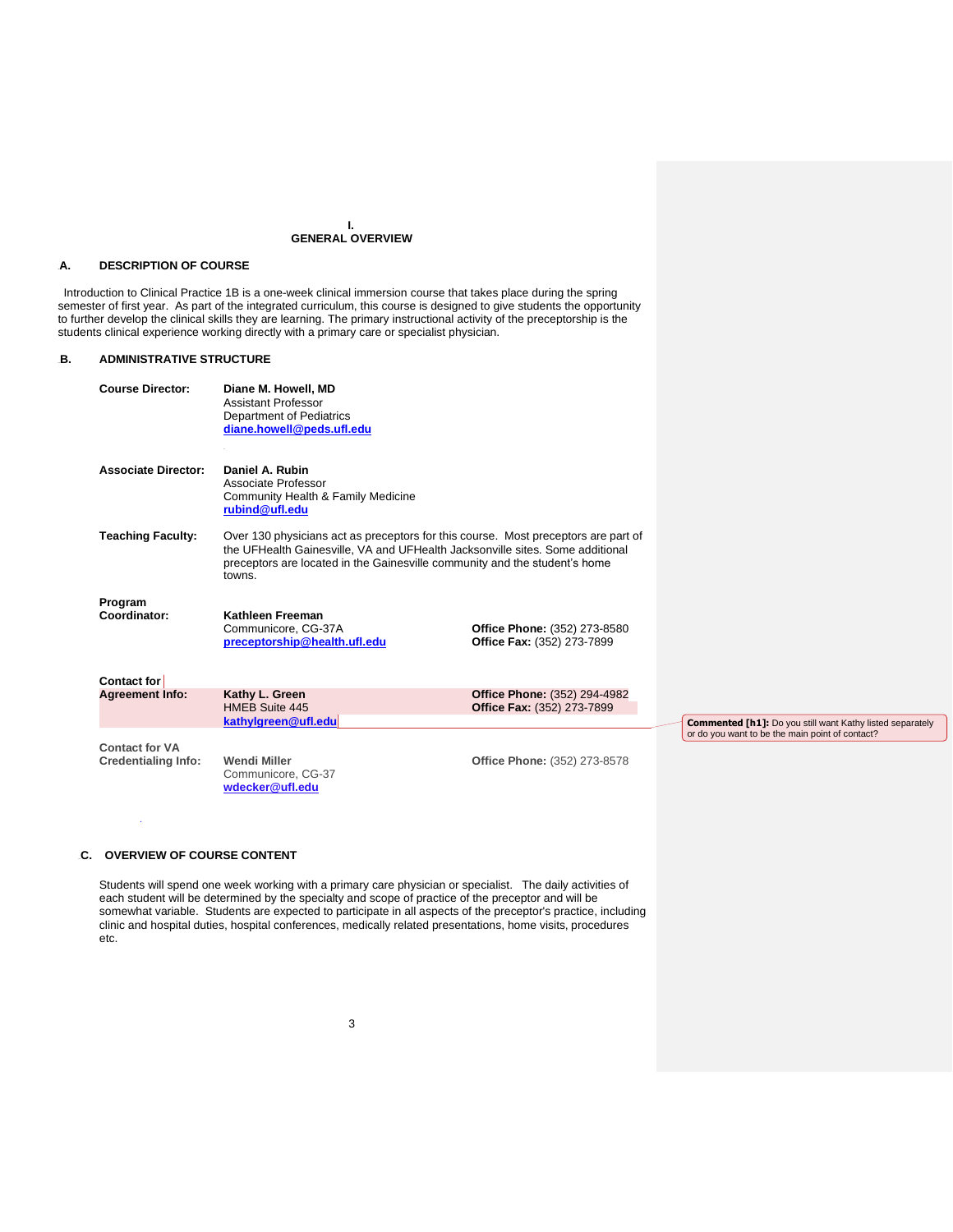## 13B**D. EDUCATIONAL PHILOSOPHY**

"Introduction to Clinical Practice," an innovative course added to the curriculum in 1992, was born out of the comments of many students who desired earlier clinical exposure in order to balance and enhance the basic science curriculum. The course has been very successful by exposing students to strong physician role models demonstrating the relevance of basic science to the clinical practice of medicine, and providing a glimpse of the contemporary practice of medicine in community and academic settings.

The foremost educational goal of the College of Medicine is to provide each student with a general professional education. This course plays an important part in helping students reach this goal by providing an in-depth, immersion experience. During Introduction to Clinical Practice 1B preceptorship, the students will have numerous opportunities to practice history-taking skills, perform physical exams, present patients as well as develop differential diagnoses. In addition, they will participate as part of a health care team, learning the various members that make up a health care patient home.

It is firmly believed that by exposing students to strong physician role models early in their education, they will be better equipped and more highly motivated to become caring, competent physicians in whatever area of medicine they choose. There are basic standards of caring and responsibility that all physicians should possess. What better way to introduce these basics than by placing students with physicians who demonstrate these standards in the daily practice of medicine.

# 14B**E. COURSE TIMETABLE**

| <b>CLERKSHIP</b>      | May 2-6, 2022                                                                                                                                                                                                                                        |  |  |
|-----------------------|------------------------------------------------------------------------------------------------------------------------------------------------------------------------------------------------------------------------------------------------------|--|--|
| Day 1                 | Communicate / Remind Attending of learning objectives and formulate<br>your learning plan. Begin Preceptorship experience.                                                                                                                           |  |  |
| Day 2 - 4             | Continue preceptorship experience.                                                                                                                                                                                                                   |  |  |
| <b>Final Day</b>      | Continue preceptorship experience. Review final evaluation with<br>preceptor. Students complete Course evaluation. Students are to have<br>turned in 1 SOAP note (or Full H&P) or Case Report to the course director<br>due by May 8 <sup>th</sup> . |  |  |
| <b>POST CLERKSHIP</b> | Final evaluation of student - Due May 13, 2022<br>Filed within one week of clerkship's last day                                                                                                                                                      |  |  |

## **F. OBJECTIVES and LEARNING ACTIVITIES**

#### **Course Goal**

The primary goal of the course is to provide an early clinical experience in medical school, which will allow students to experience general practice in a community setting with a strong primary care role model, or specialty care experience in either the community or tertiary care setting. In either setting, students will be able to practice their recently acquired interviewing and physical exam skills and learn to function in their role as medical professionals.

#### **Course Objectives**

This course will provide an opportunity for students to develop the following competencies:

# **Core Disciplines - Competencies unique to the course**

**Objective 1A:** Students will demonstrate the ability to obtain a focused history and perform physical exams. **Activities:** Practice in the preceptorship setting.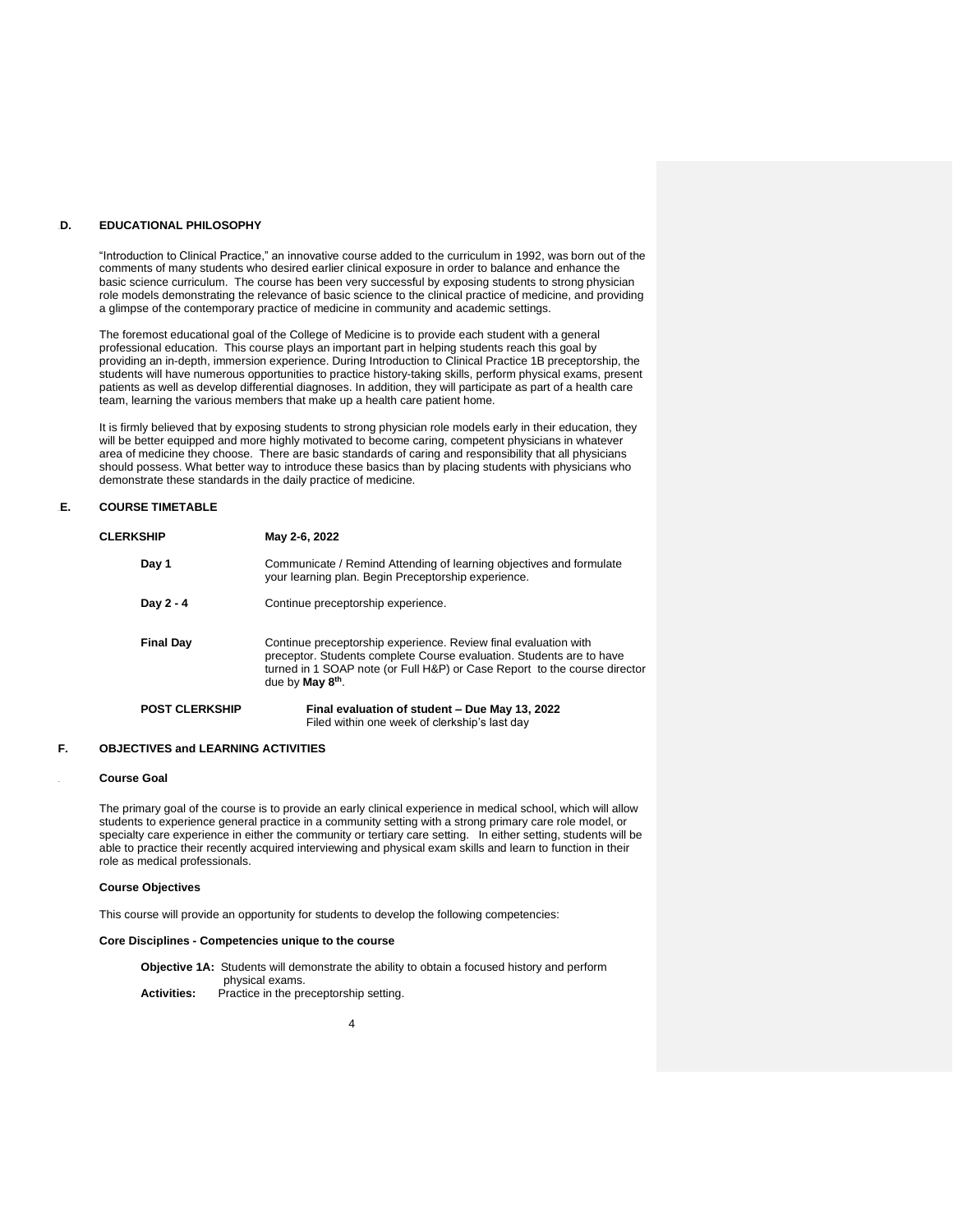**Evaluation:** By listening to students' presentations of patient histories, preceptors will directly assess each student's competency in history taking. Preceptors should also directly observe each student's history taking ability and physical exams at least twice and be able to provide feedback for improvement.

**Objective 1B:** Students will become engaged in all aspects of their preceptors practice and take advantage of opportunities to participate in all aspects of community life.

**Activities:** Participation during the preceptorship.

**Evaluation:** By direct observation of student involvement, preceptors will assess each student's achievement of this objective.

**Objective 1C**: Students will practice patient presentations.

Activities: Participation during the preceptorship.

Evaluation: By listening to student presentations, preceptors will assess each student's competency in presentations and provide feedback for improvement.

# **Human relationships and communication**

**Objective 2.** Students will demonstrate knowledge about psychological, social, and economic factors and cultural diversity as they pertain to health care, and demonstrate evidence of inquiry into familial and other support systems.

**Activities:** Practice and instruction obtained during the preceptorship

**Evaluation:** By direct observation and by listening to students' presentations of patient histories, preceptors will directly assess each student's knowledge of psychological, social and economic factors and their ability to inquire about them when pertinent.

**Objective 3.** Students will effectively engage the patient and family in verbal communication.<br>**Activities:** Practice obtained during the preceptorship. Practice obtained during the preceptorship.

**Evaluation:** By listening to students' presentations of patient histories and evaluation of the quality and accuracy of information, preceptors will be able to indirectly assess each student's ability to engage in effective verbal communication. Preceptors should also directly observe each student communicating with patients.

#### **Professional behavior**

**Objective 4.** Students will demonstrate respect for patients, families, and members of the health care team; be truthful and honest with colleagues; communicate an attitude of empathy and caring; place patient's well-being over self-interest (altruism) and be dedicated to patient care; show ability to resolve conflicts between personal moral convictions and patient's choices; preserve patient confidentiality; and show appropriate self-assessment and willingness to admit mistakes.  **Activities:** Practice during the preceptorship

> **Evaluation:** Via direct observation of each student's behavior during the preceptorship, preceptors will assess their achievement of this objective.

#### 16B**G. COURSE MECHANICS**

#### **1. Preceptor Selection**

Preceptors will be selected from primary care and subspecialties. Selections will be made by the course directors and all participants will receive training specific to the course objectives. Students who wish to return to their hometown may arrange their own preceptorship, subject to approval by the course director.

#### **2. Preceptor Assignment**

A complete list of preceptors including location and specialty will be made available to the students prior to the course. A lottery will be utilized by all students to establish the choice sequence. Students will choose their preceptor based on their lottery number. Preceptors must agree to accept the specific student assigned to them.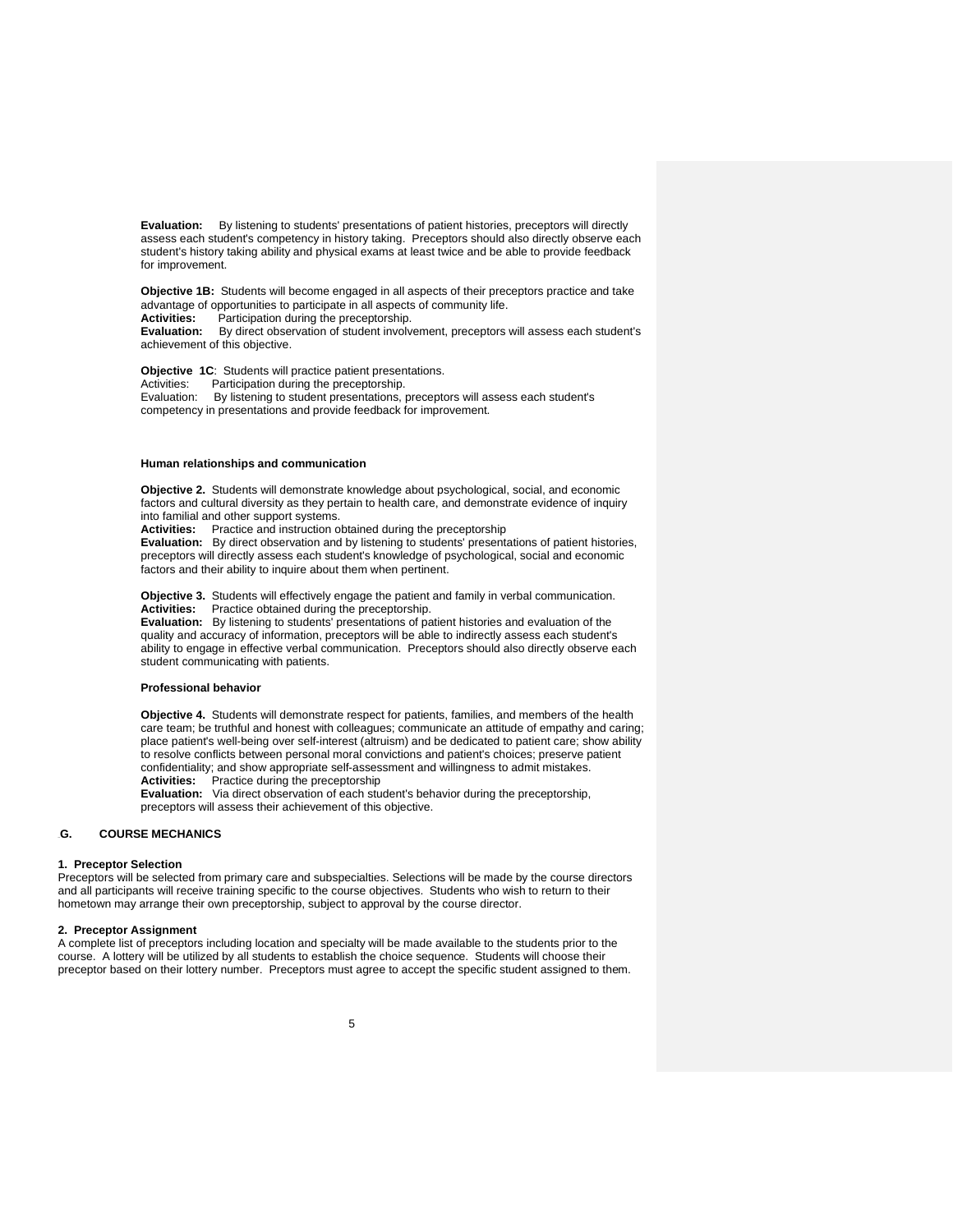**If the preceptor rejects an assignment, alternate arrangements will be made for the student from a list of reserve preceptors.**

Students may also arrange their own preceptor outside of the UFHealth/VA system.

#### **3. Housing**

Limited housing in the dorms is available for those students assigned to Jacksonville.

#### **4. Liability Insurance**

Students will be provided \$200,000 per occurrence protection by the University of Florida, JHMHC Self Insurance Trust Fund. This is the usual coverage for any approved clinical educational experience. Preceptors should be aware that the student is an unlicensed individual, not authorized to practice medicine. Custom and usage have established that students do observe and "practice" under the supervision of fully licensed physicians, legally authorized to practice medicine. The ultimate responsibility for the medical activities of students always rests on the shoulders of the teacher-preceptor.

At the same time, it should be recognized that there is very little risk under the usual conditions of a teaching environment. To our knowledge, there are no cases in which a suit has been brought against a University of Florida medical student or against a precepting physician for the activities of a student/preceptor under his/her supervision on an outside rotation.

#### **H. EVALUATION OF STUDENT PROGRESS AND PERFORMANCE**

# 17B**Formative Feedback**

Preceptors are encouraged to provide students with regular, informal feedback on their performance and suggestions for improvement. The course does not require the completion of any written formative feedback evaluation.

#### **Summative Feedback**

Preceptors are required to complete a summative evaluation of the student at the end of the preceptorship.

### **Student Grades**

Students will be graded on a pass-fail basis. Grades will be determined by:

- 1. The preceptor evaluation of student performance
- 2. Professionalism as assessed by preceptor, AHEC Coordinators and/or course staff.
- 3. Completion of all online course assignments:
	- course and preceptor evaluations
	- SOAP note or Full H&P or Case Report

4. Completion of housing checklist and return of apartment/room key as instructed by either the dorm management staff or AHEC Coordinator if applicable.

# 19B**I. STUDENT RESPONSIBILITIES**

# **Establish a collegial relationship with your preceptor**

Students are asked to call or email their preceptors and introduce themselves prior to the Preceptorship experience. We hope that the Preceptorship will be a rewarding experience for both the preceptor and the student. The preceptor should be able to answer most questions that arise during the rotation.

# **Complete the learning objectives of the course: Formulation of a Learning Plan**

The basic responsibility for addressing course objectives rests with the student. The preceptor's role is to act as a resource and provide or suggest the appropriate patient care experiences in the preceptor's office, community hospital, nursing home, or other health care facilities in their community. We expect the student will ask the preceptor's advice and follow their directions on the optimal means for accumulating the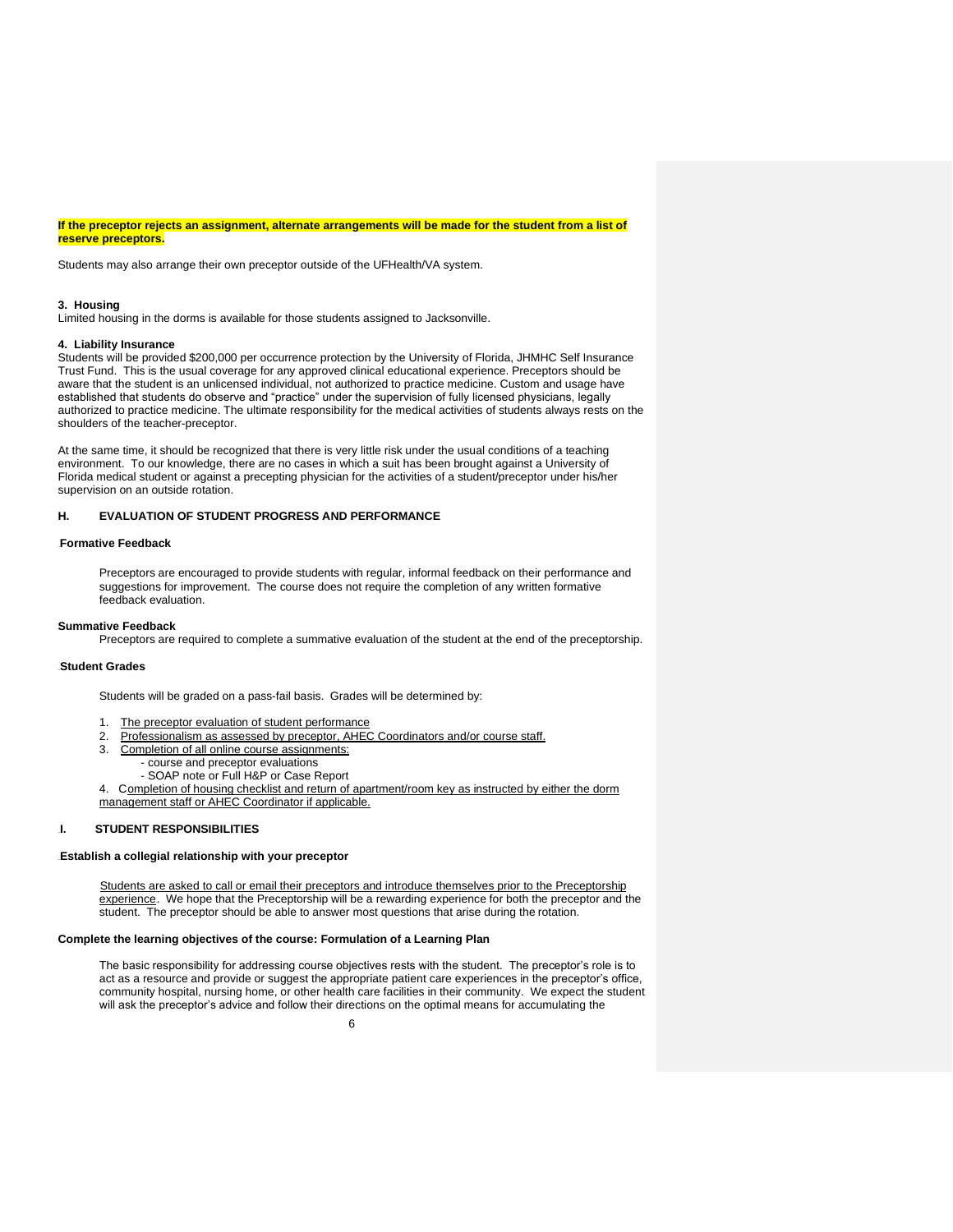necessary clinical and community experiences. **This discussion, which should be held in advance of or on the first day of the preceptorship, constitutes formulating a learning plan to ensure all objectives are met.** 

It is most important to remember that we hold the student responsible for accomplishing the objectives and exercises. The preceptor's role is as a clinical teacher and supervisor.

#### **Integrate into the usual work pattern of the practice**

During or before the first day of the Preceptorship, the preceptor and the student should determine the program specifics (e.g., hours of hospital rounds, clinic hours, call responsibilities, dress code, etc.). We suggest that the student assume the preceptor's schedule unless it is extremely inconvenient or logistically impractical. These details should be clarified during the completion of the Learning Plan that the student develops with the preceptor at the start of the Preceptorship.

### **Provide a high level of patient care congruent with your level of training, and ask for the preceptor's supervision and consultation whenever necessary**

We expect students to ask for their preceptors' supervision and consultation as they participate in patient care activities. Because students are not licensed physicians, the preceptor must see every patient at some point during the office visit and countersign all prescriptions and medical record entries written by the student.

# 25B**Practice safety and awareness in the clinical environment**

Clinical experiences by their nature involve students in a variety of settings, locations and communities, as well as with a variety of patients/clients. Students are expected to exercise good judgment and reasonable caution in ensuring their own safety during clinical experiences (e.g., lock car doors, travel with classmates when possible, be aware of security services). Patient care areas may have the potential for exposure to hazardous substances such as radioactive materials. Students who require protection beyond those of all staff are to notify faculty prior to any clinical assignments. If at any time students believe the clinical setting is unsafe, students should take appropriate steps to protect themselves and their patients, including leaving the setting if necessary. Contact the course instructor or any college administrator immediately so that appropriate arrangements can be made.

Students should also feel that the clinical setting is an inclusive and welcoming environment for themselves, patients and all members of the healthcare team. If at any point a student is made to feel uncomfortable by a patient or staff member for any reason, they should excuse themselves and let their preceptor know immediately. Furthermore, if a situation arises where a student feels that a preceptor has acted in an unprofessional or discriminatory way, please notify Dr. Howell and the College of Medicine immediately.

# 28B**Complete one SOAP note or full H&P or Case Report**

Students are asked to complete one SOAP note or Full H&P or Case Report to be uploaded for review by the course director. Students are encouraged to review their note with their attending.

# **Be a Good Representative of the College of Medicine**

**Please remember that you are representing the College of Medicine. The preceptors volunteer their time for this activity and are doing this out of an interest in exposing students to their specialties and offering a mentorship experience to medical students. It is essential that you follow the guidelines for the student-preceptor relationship described on the pages of this Handbook. UF College of Medicine maintains strong, ongoing relationships with community preceptors. It is expected that you will work toward this goal as well.**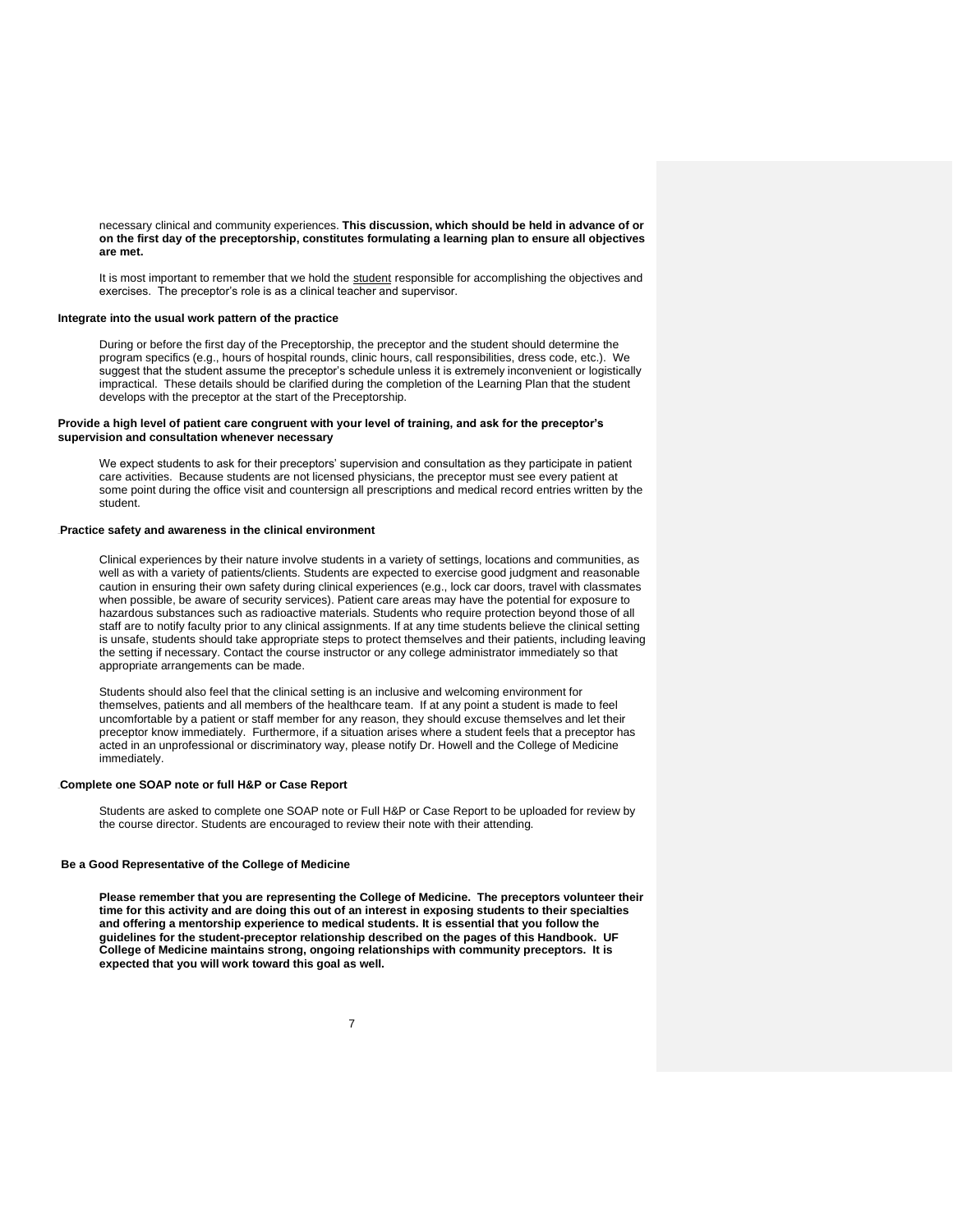#### **J. PRECEPTOR RESPONSIBILITIES**

#### **Allow your student to perform histories on their own.**

This is a course requirement that every student **must** meet. If you anticipate that it will be difficult for your student to perform independent histories, please notify Dr. Howell right away.

# **Allow your student to perform Physical Exams on their own or supervised.**

Students have practiced exam skills with standardized patients and in their prior preceptorship. One of the course objectives is for students to further develop these skills during this preceptorship.

#### **Have students present patients to you and give feedback on the presentations**

**P**resentations are an essential skill to develop. Tell students what you expect from a presentation and then allow them to practice.

#### **Help students attempt to develop a differential diagnosis for the cases you see.**

Students are just embarking on building this skill, so be patient with them. However, they are nearing the completion of their 1<sup>st</sup> year of medical school so have had some foundational experiences to help them build on.

# **Encourage students to write notes.**

Note writing is a skill that takes lots of practice. Encourage students to assist in writing some notes along the way. As a course requirement, **students must submit** an H&P, SOAP note or Case Report from one patient they have seen. If you are able, please review their submission with them and provide them feedback.

# **Provide Students Meaningful Feedback**

First year students are clearly still developing their clinical knowledge and skills, and it is appropriate to expect that they will have multiple areas for improvement. Please provide them practical and generalizable feedback to further improve their skills while working with you.

# **Communicate freely with the preceptorship staff**

The Preceptorship staff welcomes contact concerning student progress and is available to offer general assistance or answer any questions you might have:

| <b>Course Director:</b> | Diane M. Howell, MD       | Course Manager: Kathleen Freeman |  |
|-------------------------|---------------------------|----------------------------------|--|
|                         | Assistant Professor       | Academic Specialist              |  |
|                         | Department of Pediatrics  | preceptorship@health.ufl.edu     |  |
|                         | diane.howell@peds.ufl.edu |                                  |  |

#### **Maintain a collegial relationship with the medical student**

The students are anticipating an enjoyable clinical educational experience in your practice. This will be enhanced when a collegial relationship can be established between you and your student. The students are instructed to contact their preceptors before the scheduled rotation time to introduce themselves and arrange a meeting time and place for the first day.

# **K. Preceptor Tips for a Successful Collaborative Experience**

# **Provide opportunities for supervised clinical experience**

The Preceptorship is a clinical rotation and should include as much student-patient interaction as possible. Before beginning the Preceptorship, UF students have been taught how to obtain a focused history and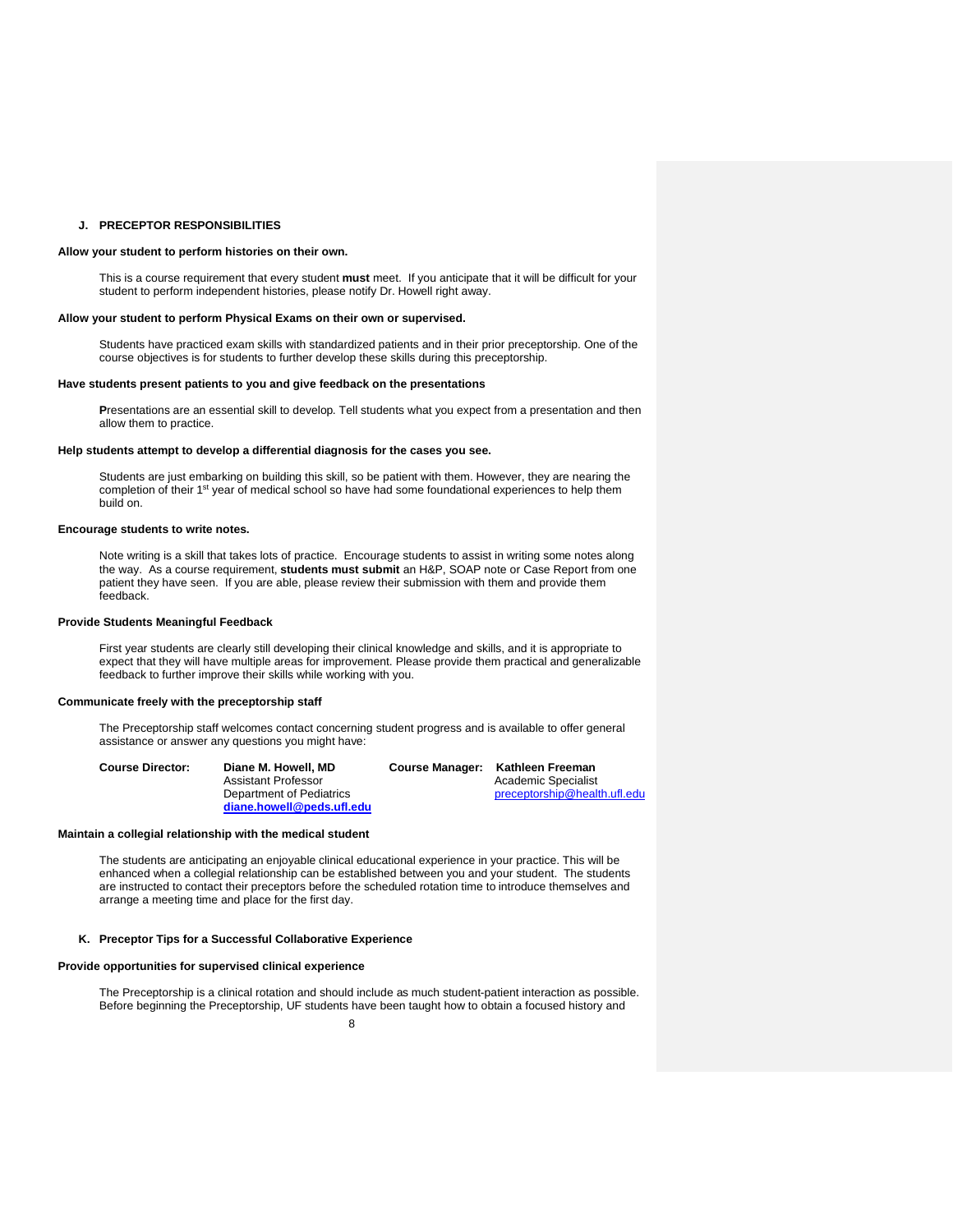how to perform portions of the physical exam. Each student has practiced these skills and received feedback on performance. However, as attendings, you will need to monitor each student's clinical skills and arrange patient care responsibilities at appropriate levels. We suggest that you observe the student with several patients to assure yourself that the student has acceptable skills before allowing him/her to see patients without your direct observation. A minimal expectation is that the preceptor allows students to conduct some patient interviews on their own. Because the student is not a licensed physician, you have the responsibility for countersigning every medical record entry and prescription written by the student. In addition, you should see the patient during some part of the medical visit.

# **Inform patients that they are being seen by a supervised University of Florida medical student**

Please take a minute to introduce the student to your patients and to establish an informed consent system that best meets the needs of the patient population, yourself, and the student. Patients are usually receptive when medical students contribute to their care.

# **Provide an orientation to the community and life outside the clinic**

The Preceptorship is intended to provide students with further training in the context of a community. In order to understand how a physician is responsible to a community, the student needs to make an effort to understand local health needs, the existing delivery system, the available resources, and your relationship with the community.

When convenient, please invite the student to share experiences that you would consider integral to the life of a physician in the community. These activities can include night calls, evening rounds, meetings at local clubs, school boards, CME activities, etc.

#### **Observe the student's performance**

There is no substitute for direct observation of students. You are able to provide much more meaningful feedback if it is coupled with knowledge gained from observation. It is difficult to take time to do this and you may not be able to do it often, but it is a critical element in the learning process. We suggest that you devise a mechanism in your schedule that allows you to directly observe the student performing a task at least once daily. At a minimum, direct observation should occur at least twice during the preceptorship.

# **Provide the student with constructive feedback: The essential ingredient for learning**

People learn when they are told specific behaviors they have done that are "good" and behaviors that "need improvement." Feedback should be given as descriptions of specific behaviors with both positive and negative statements. Feedback needs to be given in a private setting, not in front of patients or staff. Ideally, feedback should be given within minutes of the observed behavior (e.g. "That was a very good history you just obtained." or "Be sure to always ask about non-prescription medications, too.") Summative feedback should be given on a weekly basis (e.g. "Your history taking really improved this week. The main areas for improvement now are

# Perform a careful evaluation of clinical performance

Your official evaluation of the student, using the Evaluation of the Student Performance Form shown in the appendices, is very important. It will serve as a major factor in our determination of the student's grade for the entire Preceptorship. Your specific comments regarding the student's strengths and areas needing improvement, written on the evaluation form, are invaluable.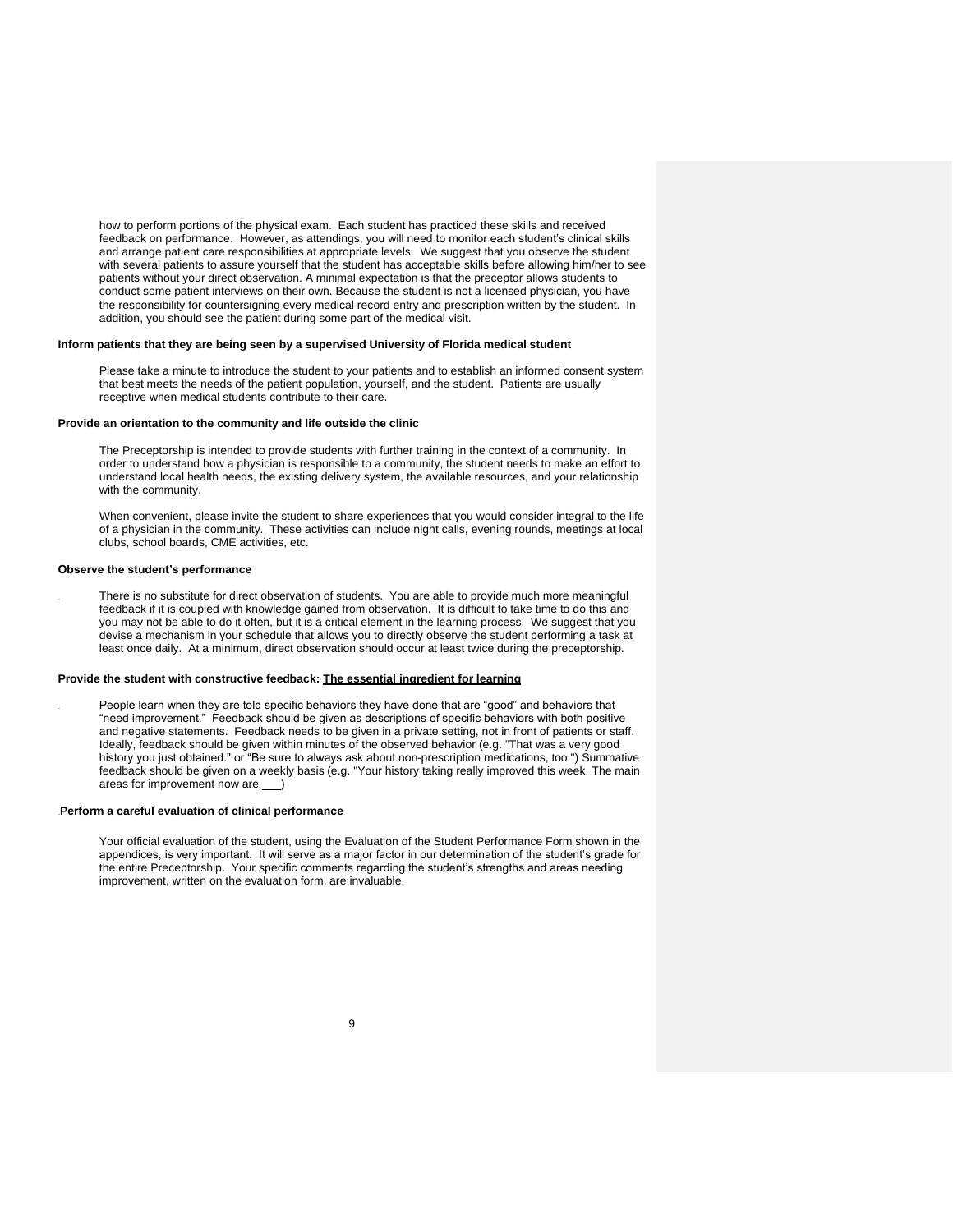# **II. APPENDICES**

# **SAMPLE EVALUATION FORMS**

#### **Introduction to Clinical Practice University of Florida College of Medicine**

# **Introduction to Clinical Practice Preceptorship August 10-14, 2020**

# **Final Student Evaluation Form**

| <b>Student Name:</b> |         |                          | <b>Clinic Name/Location:</b> |                                                          |  |
|----------------------|---------|--------------------------|------------------------------|----------------------------------------------------------|--|
|                      |         |                          |                              | <b>Preceptor's Email Address:</b>                        |  |
| 1: Professionalism   |         |                          |                              |                                                          |  |
| Satisfactory         | $\circ$ |                          |                              | Not Applicable                                           |  |
| 2: Patient Care      |         |                          |                              |                                                          |  |
| Satisfactory         | $\circ$ |                          |                              | Not Applicable                                           |  |
| 3: Medical Knowledge |         |                          |                              |                                                          |  |
| Satisfactory         | $\circ$ |                          |                              | Not Applicable                                           |  |
|                      |         | <b>Preceptor's Name:</b> |                              | Unsatisfactory o<br>Unsatisfactory o<br>Unsatisfactory o |  |

# 4: Interpersonal and Communication Skills

o Satisfactory o Unsatisfactory o Not Applicable

Evaluator's comments on the student evaluation

*Please return this student evaluation by May 14, 2021.*

*Contact: [preceptorship@health.ufl.edu](mailto:preceptorship@health.ufl.edu) or Fax:* **(352) 273-7899** Thank you, Diane Howell, MD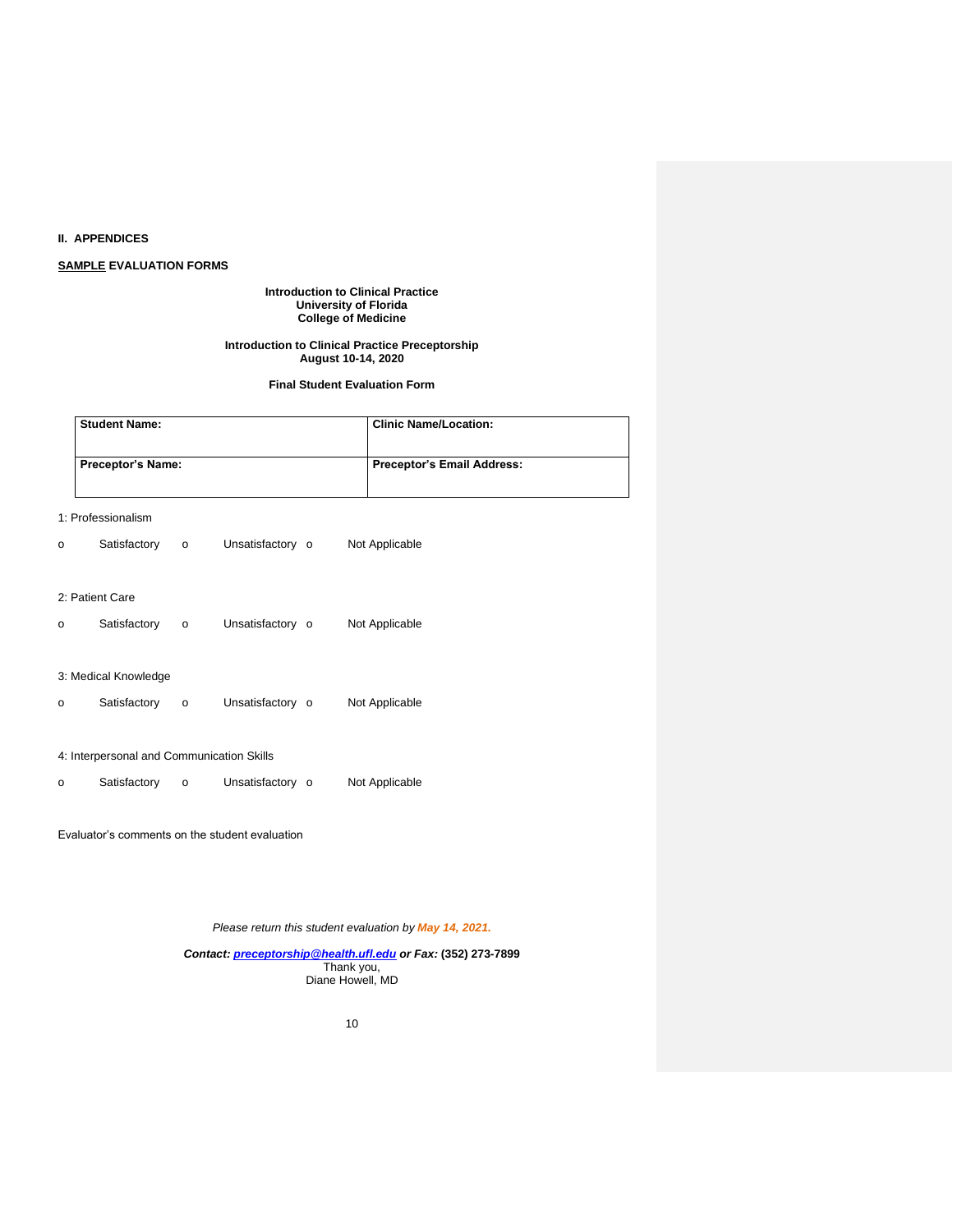## **III. FINAL THOUGHTS**

- 1. Planning and preparation are essential to a good preceptorship experience for both the student and the preceptor.
- 2. Get off to a good beginning. Nothing is more important than getting started on the right foot. Remember: "You never get a second chance to make a good first impression."
- 3. Students love frequent feedback, an opportunity to learn new knowledge from a "real world" physician, and plenty of hands-on clinical experience.
- 4. Documentation is critical. A good final impression may be life changing. Provide the student with a sitdown final interview and document your findings by submitting the Preceptor Final Evaluation of Student form.
- 5. Remember, "To teach is to learn again." That's why physicians give of their time and serve as preceptors. Thank you!

# **IV. ATTENDANCE POLICY FOR REQUIRED EDUCATIONAL ACTIVITIES (Excerpt)**

## **RELIGIOUS HOLIDAYS**

The COM recognizes that there are other holidays, both religious and secular, which are of importance to some individuals and groups. Students who wish to observe these holidays must inform the director before the course or clerkship begins, if applicable. The director may provide the student with an alternative arrangement to make-up the day(s) missed, on-call assignments, and examinations and other projects. The timing of make-up work is at the discretion of the course/clerkship director and may fall during vacation periods. Missed days which cannot be completed before the course end date will result in a grade of "Incomplete". Students shall not be penalized due to absence from class or other scheduled academic activity because of religious observances.

If a faculty member is informed of, or is aware, that a significant number of students are likely to be absent from class because of a religious observance, a major examination or other academic event should not be scheduled at that time.

A student who is to be excused from class for a religious holy day is not required to provide a second party certification of the reasons for the absence. A student who believes that he or she has been unreasonably denied an education benefit due to religious beliefs or practices may seek redress through the student grievance procedure, see [http://regulations.ufl.edu/wp-content/uploads/2013/03/4012.pdf.](http://regulations.ufl.edu/wp-content/uploads/2013/03/4012.pdf)

## **UNEXPECTED ABSENCES**

In the case of an unexpected, single day absence due to illness, the student **MUST** notify the responsible faculty/mentor or senior resident (when on a clinical service) and the Course/Clerkship Administrator. If the student is unable to contact the Course/Clerkship Administrator, he/she should notify the staff in the Office of Student Affairs and Registration. If the absence is of greater duration than a single day, the staff in the Office of Student Affairs and Registration (352-273-7971) **MUST** be notified, in addition to the course director or supervising attending and Clerkship Administrator.

# **PLANNED ABSENCES**

In the case of planned absences to attend meetings or family events such as a wedding or funeral, the student must contact the Course/Clerkship Administrator as far in advance as possible to discuss the requests and obtain the permission of the Course/Clerkship Director to be absent from assigned responsibilities. If permission is obtained for the planned absence, the student must notify the Office of Medical Education [\(UFMedEd@ahc.ufl.edu\)](mailto:UFMedEd@ahc.ufl.edu) of the approved dates for the absence.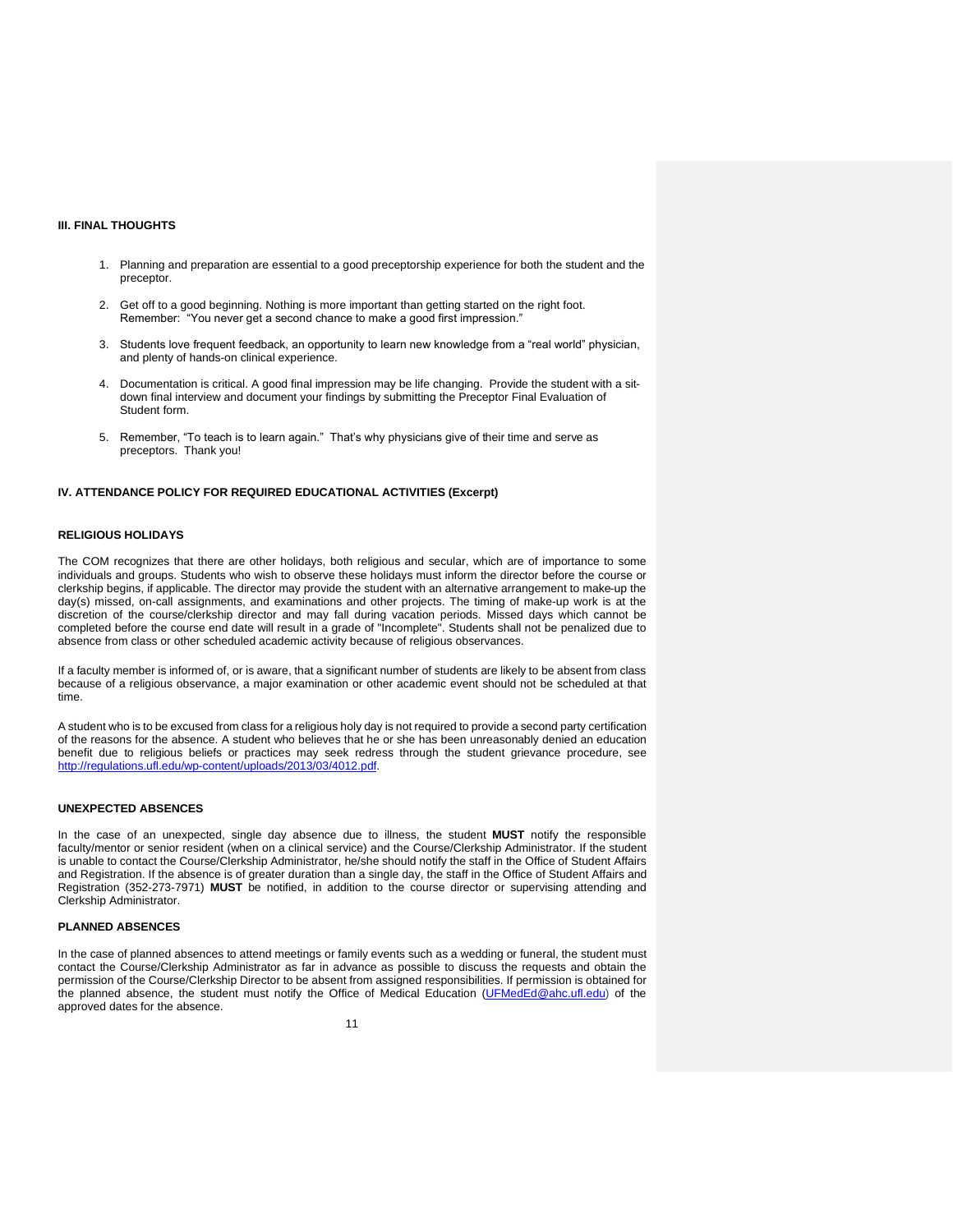# **ABSENCES DURING JACKSONVILLE CLINICAL ROTATION**

If the absence occurs while in Jacksonville on a clinical rotation, the Office of Education Affairs (904-549-5128) in Jacksonville **MUST** be notified in addition to the OME in Gainesville and the clerkship administrator in Jacksonville (904-244-5626).

#### **STUDENT EMERGENCY PREPAREDNESS**

# **During emergency conditions student safety is a priority.**

- College of Medicine educational programs follow the University of Florida policies and procedures regarding the scheduling/cancelling of classes and operations. Adjustments in curriculum delivery will be made depending on the nature and extent of the emergency.
- Students on clinical rotations will be contacted by the clerkship directors regarding clinical operations. If clinical operations are open, students are expected to contact their faculty supervisor to confirm their attendance on inpatient clinical services and outpatient clinics to support patient care.

Students should check e-mail for safety announcement updates from the College of Medicine and University of Florida.

Additional information regarding UF emergency preparedness can be found at the following links.

- <https://emergency.ufl.edu/emergency-management-plans/>
- [https://emergency.ufl.edu/wp-content/uploads/2013/08/UF-Basic-Plan\\_03042014.pdf](https://emergency.ufl.edu/wp-content/uploads/2013/08/UF-Basic-Plan_03042014.pdf)

# **V. PANDEMIC EXPECTATIONS**

The University of Florida College of Medicine faculty and the UF Health staff are an important part of the response to the current pandemic. Faculty, residents, fellows, and staff who are unable or unwilling to resume their clinical duties are required to take paid time off in the form of vacation or sick leave as long as they have the time available, or contact your HR representative regarding other leave options. University of Florida College of Medicine students are part of the healthcare team during clinical rotations, preceptorships, and patient experiences associated with required and elective courses. As members of the healthcare team, students are expected to provide care to all patients within our healthcare system at a level appropriate to their training and with supervision. Students should expect to have appropriate personal protective equipment available based on infection control recommendations in order to safely care for patients. Students will not be expected to care for patients with active SARS-CoV-19, however, they will not be prevented from doing so.

In the event that a student believes they should be exempted from certain clinical duties because of a high risk medical condition, the student will have to work with the Disability Resource Center (DRC) to identify appropriate accommodations. The request for accommodations will then be reviewed by the College of Medicine to ensure the goals and objectives of the clinical curriculum can be met.

In the event that a student is unable to perform the duties that are required to meet the goals and objectives of the course or clerkship, a leave of absence will be required. If the prolonged absence is due to a medical condition that will result in an absence greater than 6 weeks, the student should apply for a medical leave of absence. If a student is unwilling to work in the clinical setting because of concern for their own safety, then they should apply for a personal leave of absence. Please refer to the student handbook for more information about leaves of absence. <https://osa.med.ufl.edu/files/2014/04/Policies-and-Procedures-Handbook.pdf>

# **VI. ACKNOWLEDGEMENTS**

Adapted from materials provided by the University of Nevada College of Medicine: